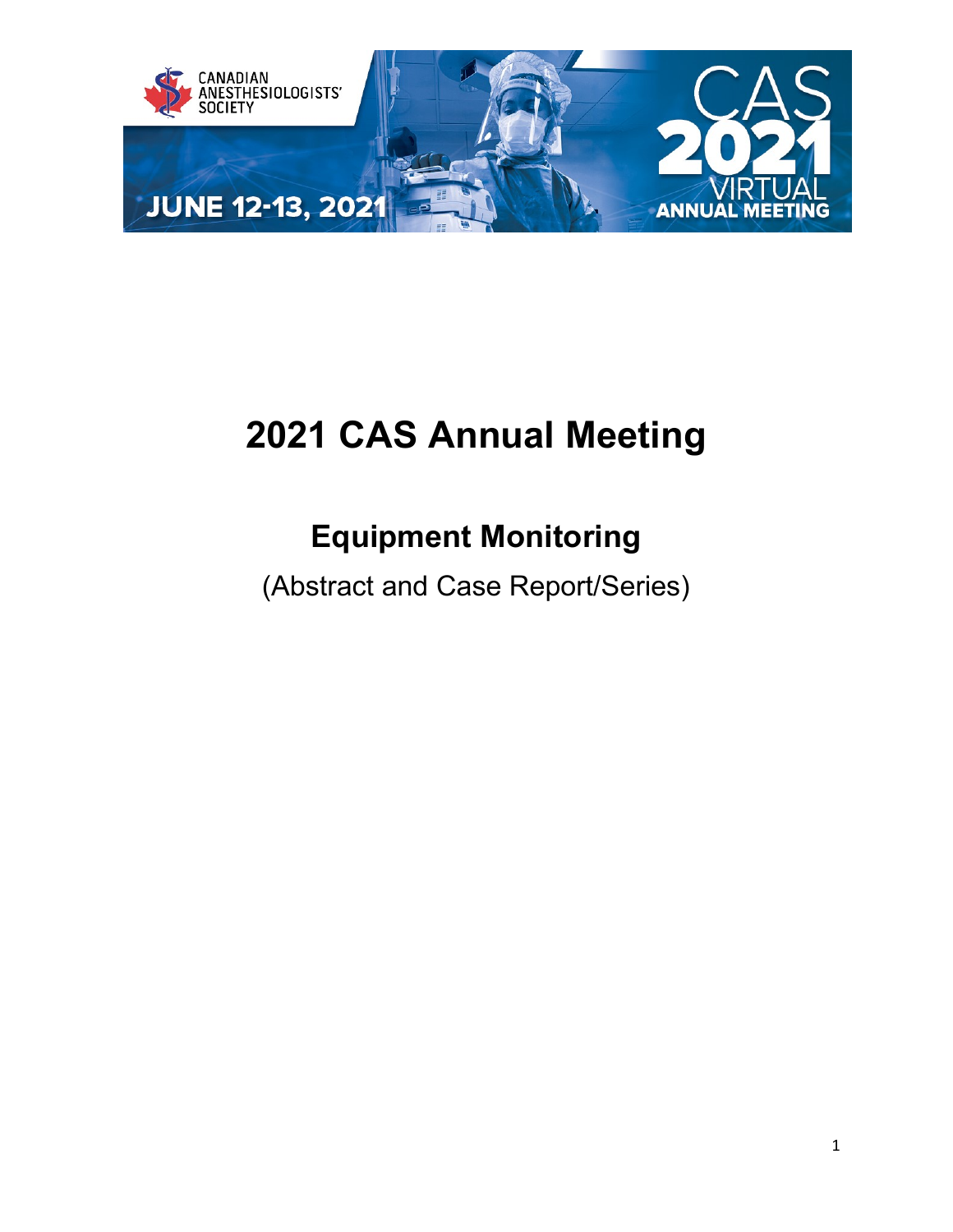### **Contents**

| Acute Elevation of End-Tidal Carbon Dioxide as the Only Indicator of Inferior Vena |   |
|------------------------------------------------------------------------------------|---|
|                                                                                    |   |
| Comparison of the Novel Membrane-Based Carbon Dioxide Filter Memsorb® with a       |   |
| Chemical Granulate Absorbent Using a Lung Simulator Device: A Prospective,         |   |
|                                                                                    | 5 |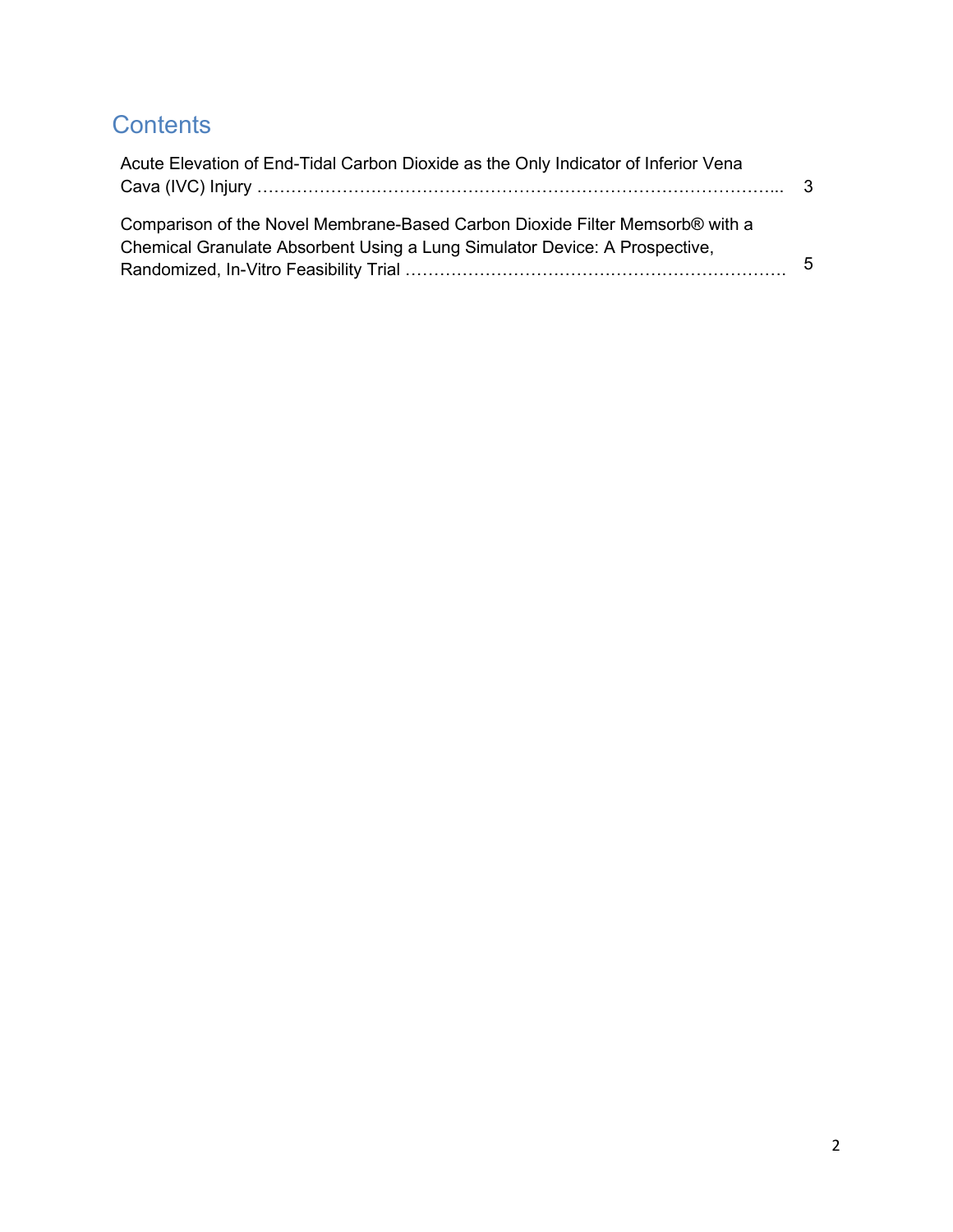#### <span id="page-2-0"></span>**Acute Elevation of End-Tidal Carbon Dioxide as the Only Indicator of Inferior Vena Cava (IVC) Injury**

Edward Choi $^{\rm 1}$ , Michelle Choi $^{\rm 2}$ , Heather Hurdle $^{\rm 1}$ 

1 Department of Anesthesia and Perioperative Medicine, University of Calgary, Cumming School of Medicine, Calgary, Alberta, Canada. 2 Department of Biological Sciences, University of Calgary, Calgary, Alberta, Canada.

**Introduction:** Capnography assesses adequacy of ventilation by quantifying end-tidal carbon dioxide measurement (ETCO<sub>2</sub>). Capnography is recommended for general anesthesia and specifically laparoscopic cases for early detection of venous carbon dioxide (CO<sub>2</sub>) embolism.<sup>1, 2</sup> The differential diagnosis for an acute rise in  $ETCO<sub>2</sub>$  includes increased  $CO<sub>2</sub>$  production from hypermetabolic disease states, exogenous  $CO<sub>2</sub>$ , hypoventilation, and equipment malfunction.<sup>2</sup> We describe an unusual presentation of inferior vena cava (IVC) injury resulting in an isolated abrupt rise in ETCO2.

**Case Presentation:** Patient consent was obtained for publication of this case. A 30-year-old male with Cushing's disease was scheduled for endoscopic bilateral adrenalectomy. His other co-morbidities included asthma, hypertension, Hodgkin's lymphoma and obesity (BMI 39). Standard CAS monitors, large bore intravenous access and an arterial line were placed. An 8.0mm endotracheal tube was inserted and sevoflurane used for maintenance. Patient was placed in prone position using a Cloward saddle. Mechanical ventilation consisted of tidal volumes of 600mL, 14 breaths per minute, PEEP of 8, and a target  $ETCO<sub>2</sub>$  between 35-40mmHg.

ETCO<sub>2</sub> gradually increased to 51mmHg as expected with prolonged retroperitoneal CO<sub>2</sub> insufflation. As the surgeons were exposing the right adrenal gland, ETCO<sub>2</sub> increased suddenly from 51mmHg to 70mmHg with no obvious etiology. Surgery was paused, the retroperitoneum desufflated, and minute ventilation increased. The arterial blood gas drawn when  $\mathsf{ETCO}_2$ decreased to 49mmHg showed pH = 7.27, PaO<sub>2</sub> = 300mmHg, HCO<sub>3</sub> = 24mmHg PaCO<sub>2</sub> = 53mmHg, and PaCO<sub>2</sub>-ETCO<sub>2</sub> gradient = 4mmHg. Eventually, ETCO<sub>2</sub> decreased to 45mmHg and the retroperitoneum was re-insufflated. Within seconds, the  $ETCO<sub>2</sub>$  rose to 69mmHg again. All other vital signs were stable.

Surgical exploration revealed a 2mm IVC hole with no visible hemorrhage. The lesion was packed with good hemostasis and no acute rises in  $ETCO<sub>2</sub>$  levels occurred for the remainder of the procedure. Postoperatively, CT angiography revealed no extravasation from the IVC. The patient was placed on bed rest for 24 hours and underwent successful open adrenalectomy 48 hours later.

**Discussion:** IVC injuries are a rare complication of retroperitoneal laparoscopic adrenalectomy, given the proximity of the right adrenal gland to the IVC. With large vascular injuries, hemorrhage and  $CO<sub>2</sub>$  emboli can occur.<sup>3</sup> These typically present as hypotension, dyspnea, cyanosis, arrythmia, or a decrease in  $ETCO<sub>2</sub>$  secondary to right ventricular outflow obstruction and cardiovascular collapse.<sup>4</sup> In smaller injuries, laparoscopic insufflation pressures can prevent hemorrhage, making the diagnosis challenging.<sup>5</sup> In our case, an abrupt rise in ETCO<sub>2</sub> was the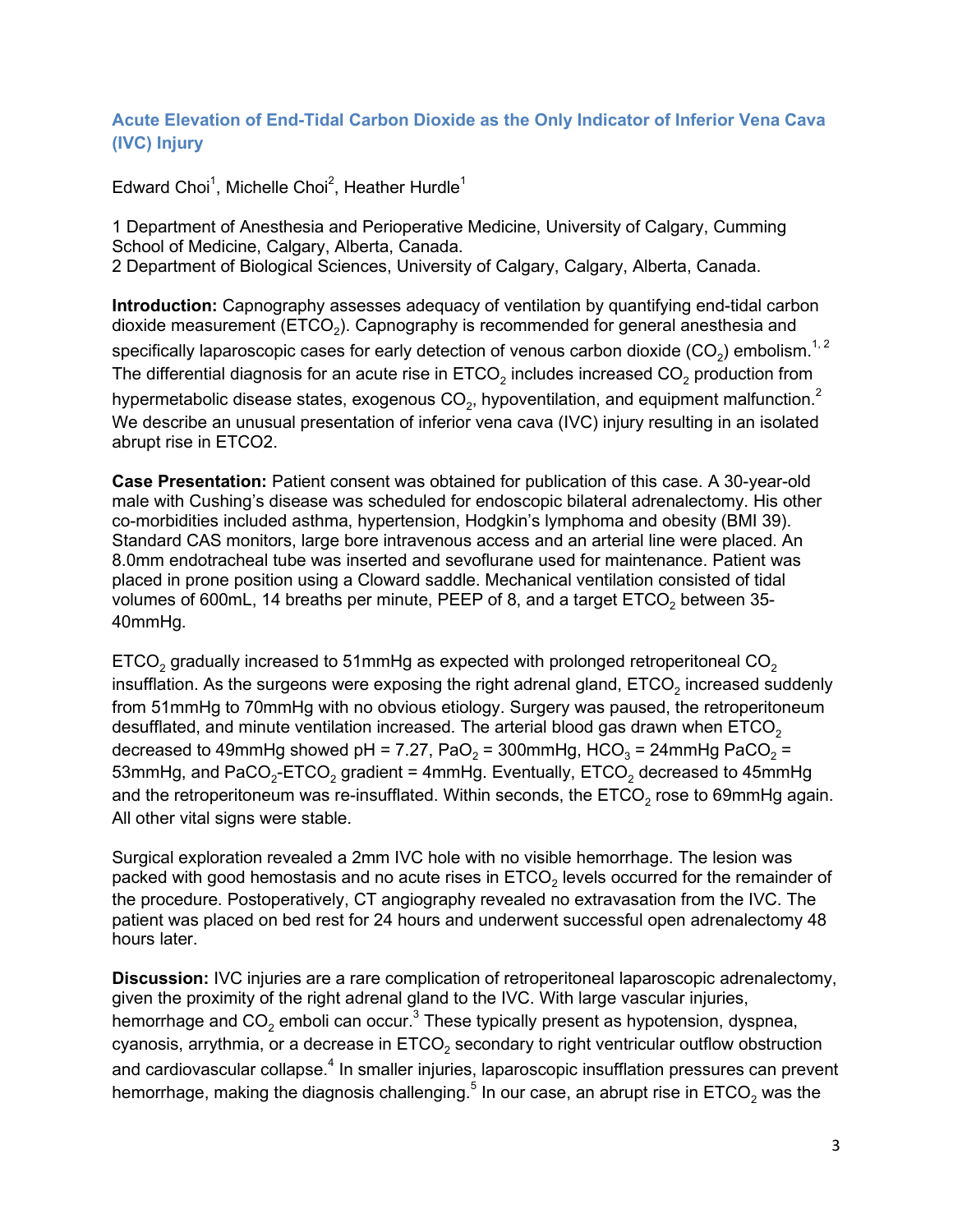only early diagnostic clue for vascular injury. The patient was hemodynamically stable with no signs of hemorrhage. Had insufflation continued without addressing the injury, the patient could have developed a large  $CO<sub>2</sub>$  embolism.

This case report reinforces the importance of  $ETCO<sub>2</sub>$  monitoring during laparoscopy and its potential role in diagnosing vascular injury.

#### **REFERENCES:**

- 1. Dobson G, Chow L, Flexman A, et al. Guidelines to the Practice of Anesthesia. Canadian Journal of Anesthesia. 2019;66:75-108.
- 2. Bhavani-Shankar K, Moseley H, Kumar A.Y, et al. Capnometry and anaesthesia. Canadian Journal of Anaesthesia. 1992;39(6):617-632.
- 3. Teng HC, Yeh HM, Wang SM et al. Massive Carbon dioxide embolism during pneumoperitoneum for laparoscopic adrenalectomy: A case report. General Internal Medicine Clinical Innovations. 2017;2(1):1-3.
- 4. Gutt CN, Oniu T, Mehrabi A, et al. Circulatory and Respiratory Complications of Carbon Dioxide Insufflation. Digestive Surgery. 2004;21:95-105.
- 5. Zonča P, Peteja M, Vávra P, et al. The risks of retroperitoneoscopic adrenalectomy. Perspectives in Surgery. 2017;96(3):130-133.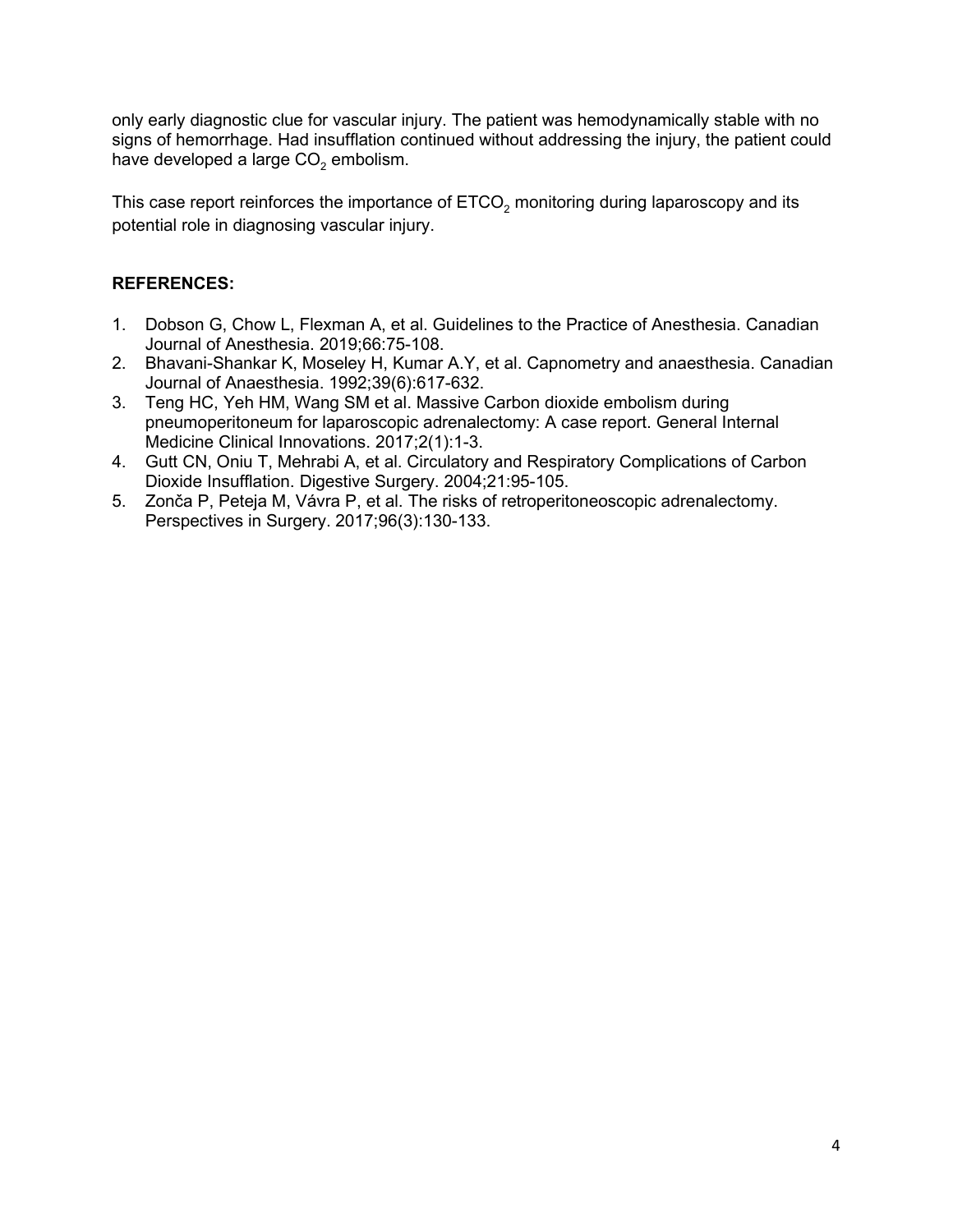#### <span id="page-4-0"></span>**Comparison of the Novel Membrane-Based Carbon Dioxide Filter Memsorb® with a Chemical Granulate Absorbent Using a Lung Simulator Device: A Prospective, Randomized, In-Vitro Feasibility Trial**

Sujoy Banik $^1$ , Dietmar Enk $^2$ , Sonja Marie Payne $^1$ , Ruediger R Noppens $^1$ 

1 Department of Anesthesia and Perioperative Medicine, London Health Sciences Centre, Schulich School of Medicine and Dentistry, Western University, London, Ontario, Canada. 2 Medical Faculty, University of Muenster, Muenster, Germany.

**Introduction:** Memsorb<sup>TM</sup> is a novel device for carbon dioxide (CO<sub>2</sub>) removal from anesthesia circuits. A semipermeable polymeric membrane removes  $CO<sub>2</sub>$  from the anesthesia circuit while conserving inhalational agents $^{\rm 1}$ . First clinical trials indicate functionality with Draeger anesthesia $\,$ machines $^2$ . We evaluated the performance of the Memsorb (DMF Medical, Halifax, Canada) device for removal of CO<sub>2</sub> from a General Electric Datex-Ohmeda Aisys CS2 (GE, USA) anesthesia machine compared to a standard chemical granulate absorber (CGA) (Amsorb, GE, USA), using a high-fidelity lung simulator $^3$ . We hypothesized that Memsorb device performance would be non-inferior to standard CGA for maintenance of end-tidal  $CO<sub>2</sub>$  (EtCO<sub>2</sub>) and fraction of inspired  $CO<sub>2</sub>$  (FiCO<sub>2</sub>) at commonly used, pre-defined fresh-gas flows.

**Methods**: Ethics approval was not applicable because the study did not involve human or animal research. The in-vitro lung simulator based on a U-tube manometer (DuCT, Dr. Enk, Muenster, Germany) allows controlled  $CO<sub>2</sub>$  release, imitating alveolar gas exchange.  $CO<sub>2</sub>$  gas was released in the water portion of the simulator device at a flow of 0.175 l/min. The lung simulator was connected to the anesthesia machine ventilator via a standard anesthesia circuit tubing and an endotracheal tube (ID 7.5 mm). An air-oxygen blender for  $CO<sub>2</sub>$  washout of the Memsorb was used (FiO<sub>2</sub>: 0.40, flow: 15 l/min). Fresh gas flow (FGF) was randomized to either 0.5 L/min or 2 L/min, completing 3 trials for each FGF. Ventilator settings were identical for all measurements. EtCO<sub>2</sub>, FiCO<sub>2</sub>, ventilation pressures and dynamic compliance were evaluated at 5-minute intervals for 30 minutes duration. Statistical analysis was performed using two-way ANOVA, p<0.05 was considered statistically significant.

**Results:** Ventilation parameters and dynamic compliance were similar between groups. EtCO<sub>2</sub> was comparable between groups with 2 l/min FGF over the observation period (Fig. 1 A). FiCO<sub>2</sub> was significantly higher in the Memsorb group during the trial (2 l/min; difference between means 3.9 mmHg,  $95\%$ CI of difference 4.4-3.3, p<0.0001). EtCO<sub>2</sub> with 0.5 l/min FGF was different between the two groups (3.7 mmHg, 95%CI 2.7-4.7, p<0.001, Fig 1B). With 0.5 l/min FGF, FiCO<sub>2</sub> was significantly higher in the Memsorb group compared to CGA (6 mmHg, 95%CI 6.4-5.5, p<0.0001).

**Discussion:** We showed for the first time under controlled conditions that Memsorb was noninferior to standard CGA in CO<sub>2</sub> elimination in a high-fidelity lung simulator. With 0.5 l/min FGF, statistically significant higher  $ECO<sub>2</sub>$  levels were observed using Memsorb. However, the magnitude of difference is unlikely to be clinically relevant. In this experimental setup, use of Memsorb resulted in higher  $FICO<sub>2</sub>$  compared to CGA. Despite these higher concentrations of inspired  $CO<sub>2</sub>$ , this did not translate into a meaningful increase in EtCO2. These results indicate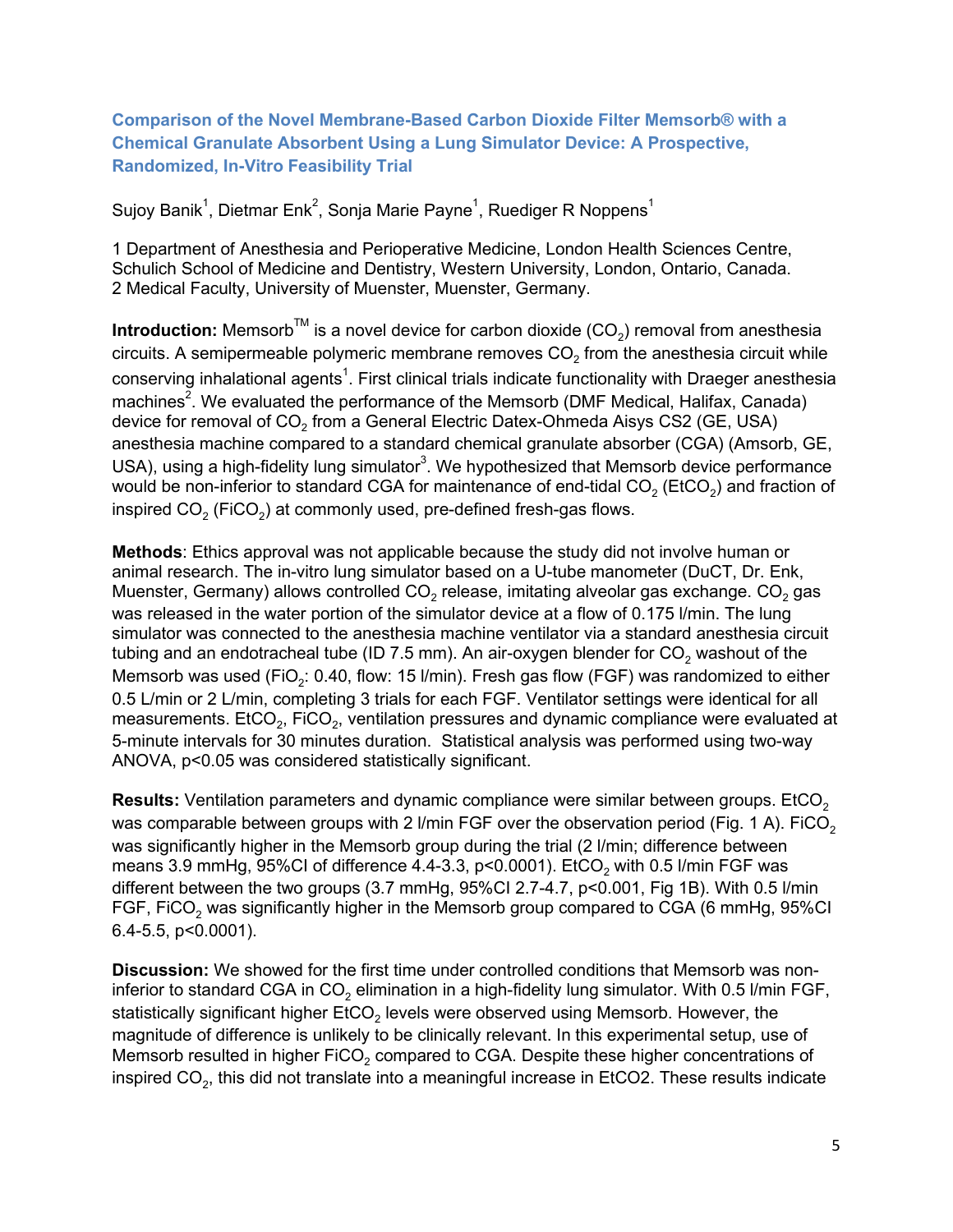that Memsorb is a suitable device for  $CO<sub>2</sub>$  removal under simulated conditions and justifies clinical trials with GE anesthesia machines in the future.

#### **REFERENCES:**

- 1. Hung O, Wilfart FM, Ford Z, Morrison L, Roach DC, Schmidt MK. An innovative device for CO2 removal using membrane technology instead of chemical absorbent in anesthetic circuits. Conference paper, ASA meeting San Francisco, 2018. Abstract A1061.
- 2. Sodalime Absorber versus Membrane CO2 Filter Performance during Automated Closedcircuit Anesthesia: A Case-Report. Eerlings SA, Carette R, Vandenbroucke G, De Wolf AM, Hendrickx,JFA. EJA 2019; 36 (e-supplement 57): 27-28.
- 3. Enk D, Enk S, Enk W, de Wolf M. A new U-tube lung simulator (DUCt). Conference paper, World Airway Management Meeting 2015. Available from [www.epostersonline/wamm2015/node/82.](http://www.epostersonline/wamm2015/node/82)

#### **GRANT ACKNOWLEDGEMENT:**

Sujoy Banik, Sonja Marie Payne and Ruediger Noppens (Principal Investigator) received a partial grant of 40000 CAD from the AMOSO Innovation Funding 2019 competition for the study titled "Decreasing environmental impact and costs of using inhalational anesthetics by replacing chemical absorbers with an innovative carbon dioxide membrane filter system – a prospective, randomized, clinical trial", of which this current study is a part. Dietmar Enk is the inventor of the DUCt lung simulator device used in this study.